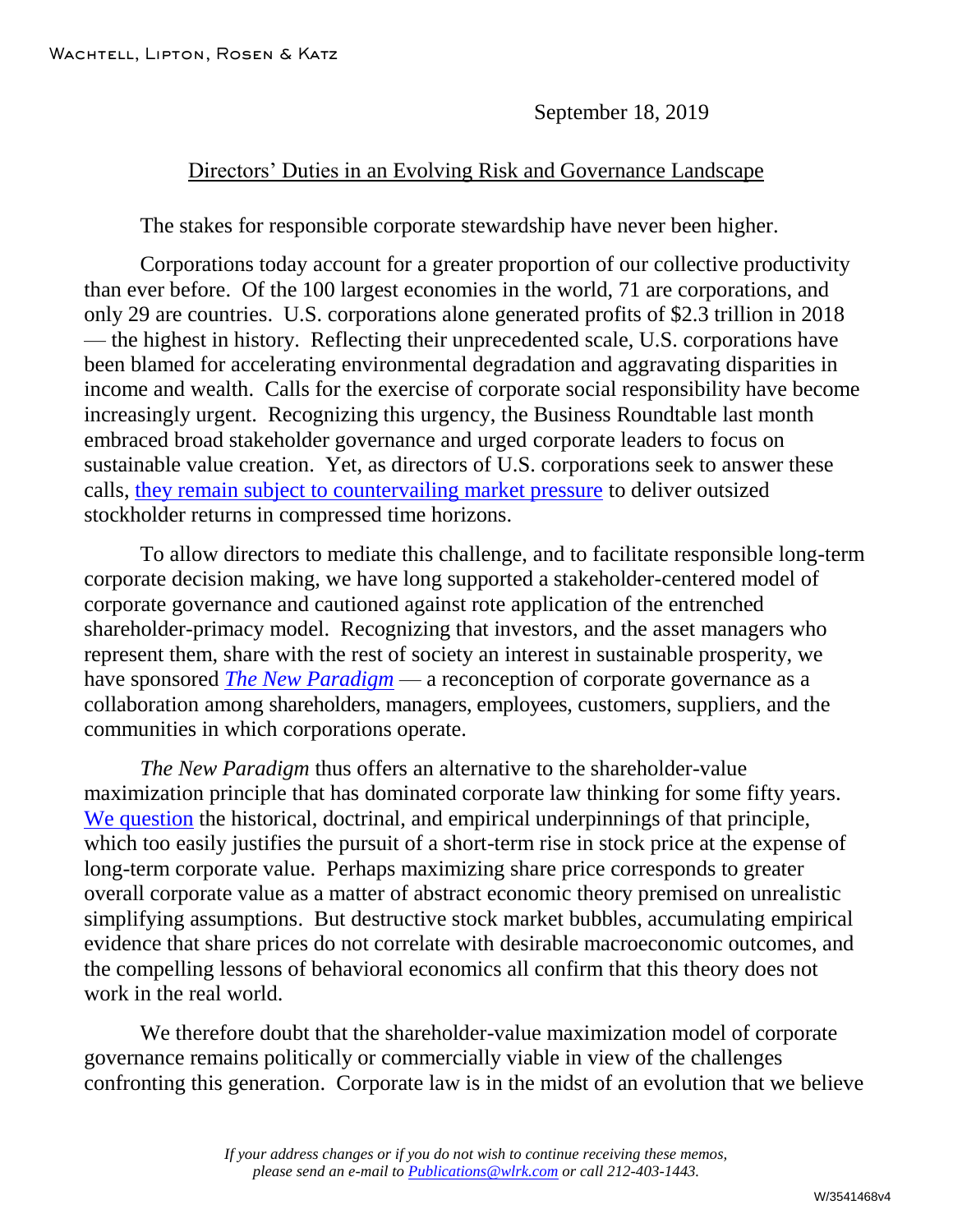will eventually restore the broader social mission of the corporation. But directors are already — right now — faced with the task of managing massive risks to the environmental and human capital resources necessary to drive sustainable and equitable economic growth.

\* \* \* The immediate challenge before corporate directors is the mitigation of unfamiliar risks in a developing governance context. The ESG (environmental, social, and governance) investing movement provides a useful starting point. ESG proponents urge corporations to adopt long-term policies for achieving sustainable growth that account for the environmental and social effects — including the costs to society — of corporate conduct. Some boards have sought to integrate ESG considerations into corporate policymaking; others have yet to address them.

But a corporation ignores environmental and social challenges at its own peril. Environmental and human capital risks are substantial and increasingly near-term risks for corporations operating in every sector of economic activity. Corporate boards are obligated to identify and address these risks as part of their essential fiduciary duty to protect the long-term value of the corporation itself. Attentive directors are already grappling with immediate environmental business risks, as climate change, soil erosion, and rising sea levels disrupt commercial relationships and supply chains. Changes to regulations and operating conditions, provoked by concerns about environmental degradation and widening income and wealth inequality, also create what analysts call "transition risks" for any entity that sells, finances, or insures anything — that is, nearly every business corporation.

Finally, and perhaps less well appreciated, the costs and dislocations caused by climate change and other instances of environmental degradation create liability risk across the economy. Natural resource companies are already responding to civil litigation alleging inadequate or inaccurate public disclosures regarding environmentrelated risks. This is only the beginning. Firms that extract resources from the environment or trade in products claimed to be pollutants must anticipate significant litigation risk over the coming decade. So must firms that manufacture, sell, or finance products that are implicated in environmental harm. Few sectors of the economy will be untouched. When significant costs to society from climate change and the depletion of resources are tallied, as they will be, an armada of regulators and plaintiffs' lawyers will appear. And as mass tort litigation over recent decades has shown, the legal system, when confronted with civil litigation claiming broad social injury, is often indiscriminate in extracting enormous damages from corporate defendants — even those far afield from the liability-creating conduct. Directors themselves, as we have [recently noted,](http://www.wlrk.com/webdocs/wlrknew/WLRKMemos/WLRK/WLRK.26467.19.pdf) may be held accountable for corporate exposure if their efforts to implement and monitor boardlevel risk-management controls are adjudged insufficient in hindsight.